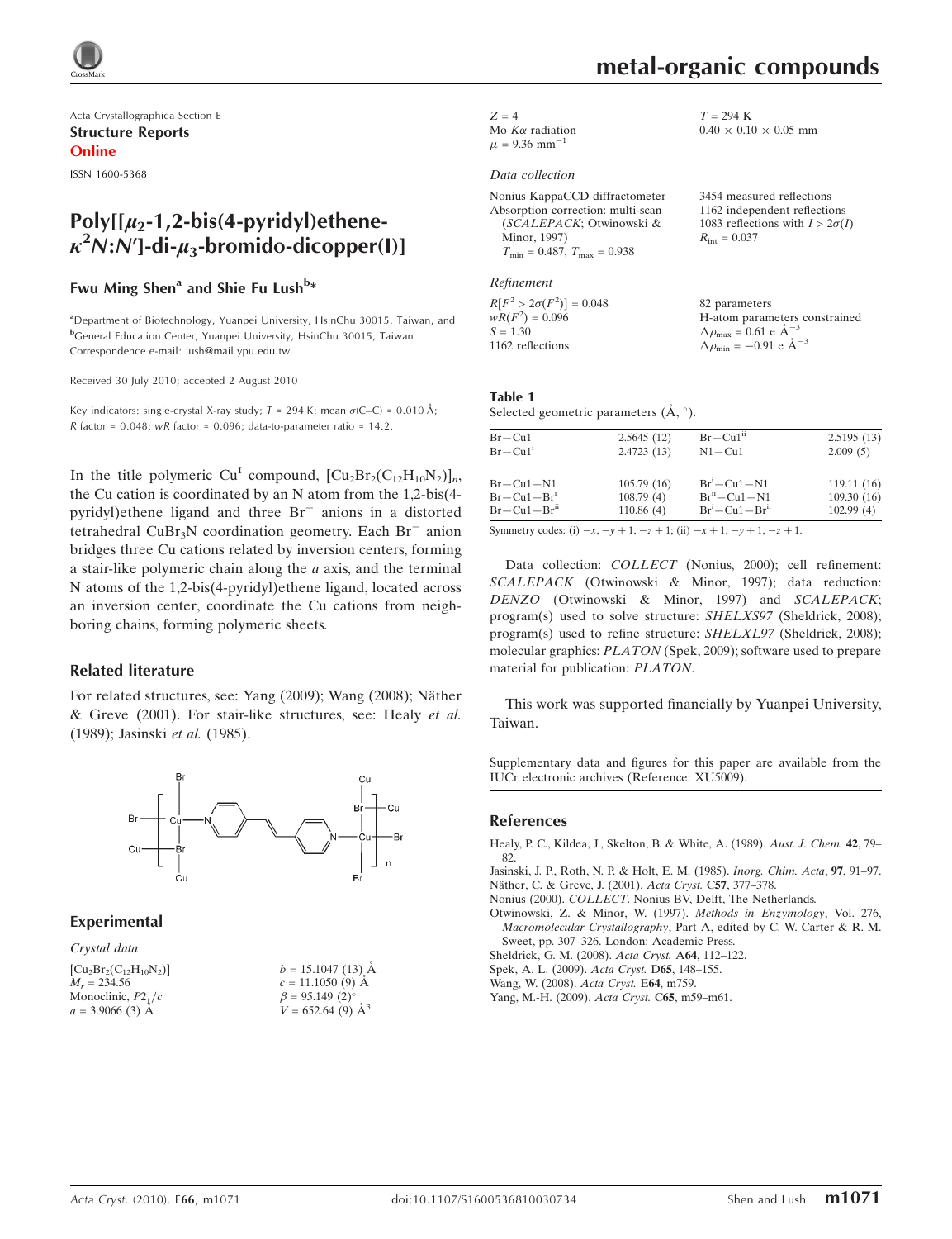# **supporting information**

*Acta Cryst.* (2010). E**66**, m1071 [https://doi.org/10.1107/S1600536810030734]

# **Poly[[***µ***2-1,2-bis(4-pyridyl)ethene-***κ***<sup>2</sup>** *N***:***N***′]-di-***µ***3-bromido-dicopper(I)]**

# **Fwu Ming Shen and Shie Fu Lush**

## **S1. Comment**

In the structural investigations of compounds of Cu<sup>I</sup> halide, such as bromide (Yang, 2009; Wang, 2008; Näther & Greve, 2001), has been found. A four coordination polymer, resulted from the hydrothermal treatment of CuBr with 1,2-bis(4 pyridyl)ethene.

As Fig. 1, the symmetric unit consists of one copper(I) ion, one bromide ligand and half 1,2-bis(4-pyridyl)ethene ligand, all on general positions. The Cu<sup>I</sup> atom is tetrahedral and coordinated by three  $\mu_3$ -bridging Br atoms and the each bromide bridges the other two Cu cations, while the N atoms of 1,2-bis(4-pyridyl)ethene ligand coordinate the other Cu cations, forming the three-dimensional polymeric architecture (Fig. 2).

The polymer frameworks has four-membered Cu—Br—Cu—Br units that form the step of a stair (Healy *et al.*, 1989; Jasinski *et al.*, 1985) and 1,2-bis(4-pyridyl)ethene ligand across those stairs, shown as Fig. 2. Cu···Cu distances are between 2.8852 (16)~2.9332 (16) Å and Cu—Br—Cu angles are 71.21 (4)~102.99 (4), respectively.

## **S2. Experimental**

CuBr (0.1097 g, 0.50 mmol) and 1,2-bis(4-pyridyl)ethene (0.0913 g, 0.50 mmol) were mixed in 10 ml deionized water. After being stirred for 30 min, the mixture was placed in a 25 ml Teflon liner reactor and heated at 423 K in an oven for 24 h. The resulting solution was slowly cooled to room temperature. The orange transparent single crystals of the title compound were obtained in 46.45% yield.

# **S3. Refinement**

H atoms were positioned geometrically with C—H = 0.93 Å, and were refined using a riding model with  $U_{iso}(H)$  =  $1.2U_{eq}(C)$ .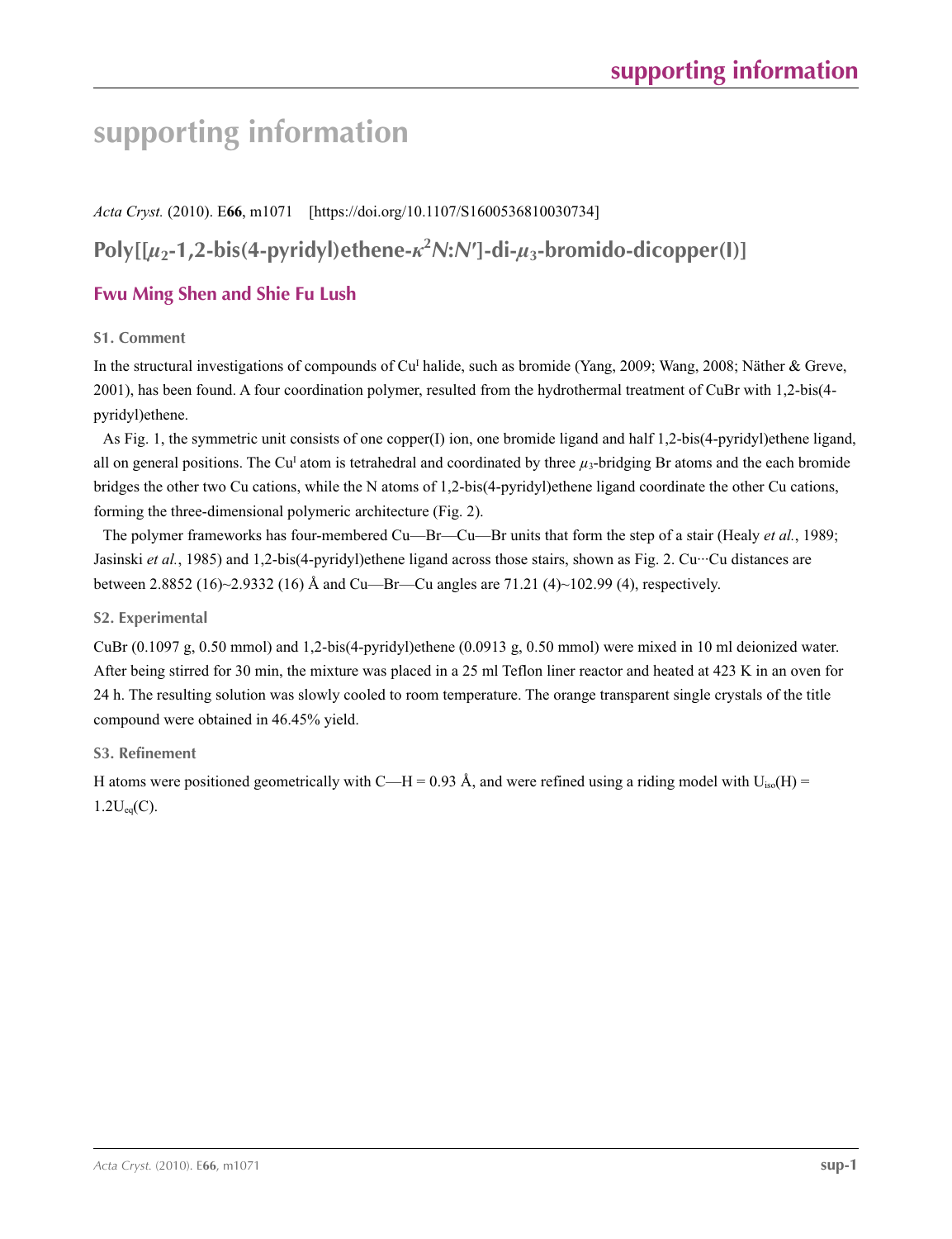

## **Figure 1**

The coordination environment around the Cu(I) cation with the atom numbering. Displacement ellipsoids are drawn at the 30% probability level.



## **Figure 2**

A diagram of the unit cell packing showing two-dimensional sheet structure.

**Poly[[***µ***2-1,2-bis(4-pyridyl)ethene-***κ***<sup>2</sup>** *N***:***N***′]-di-***µ***3-bromido- dicopper(I)]** 

# *Crystal data*

 $[Cu<sub>2</sub>Br<sub>2</sub>(C<sub>12</sub>H<sub>10</sub>N<sub>2</sub>)]$  $M_r = 234.56$ Monoclinic, *P*21/*c* Hall symbol: -P 2ybc  $a = 3.9066$  (3) Å  $b = 15.1047(13)$  Å  $c = 11.1050(9)$  Å  $\beta$  = 95.149 (2)<sup>o</sup>  $V = 652.64(9)$  Å<sup>3</sup>  $Z = 4$ 

 $F(000) = 448$  $D_x = 2.387$  Mg m<sup>-3</sup> Mo *Kα* radiation, *λ* = 0.71073 Å Cell parameters from 2187 reflections  $\theta$  = 2.5–25.0°  $\mu$  = 9.36 mm<sup>-1</sup>  $T = 294$  K Columnar, orange  $0.40 \times 0.10 \times 0.05$  mm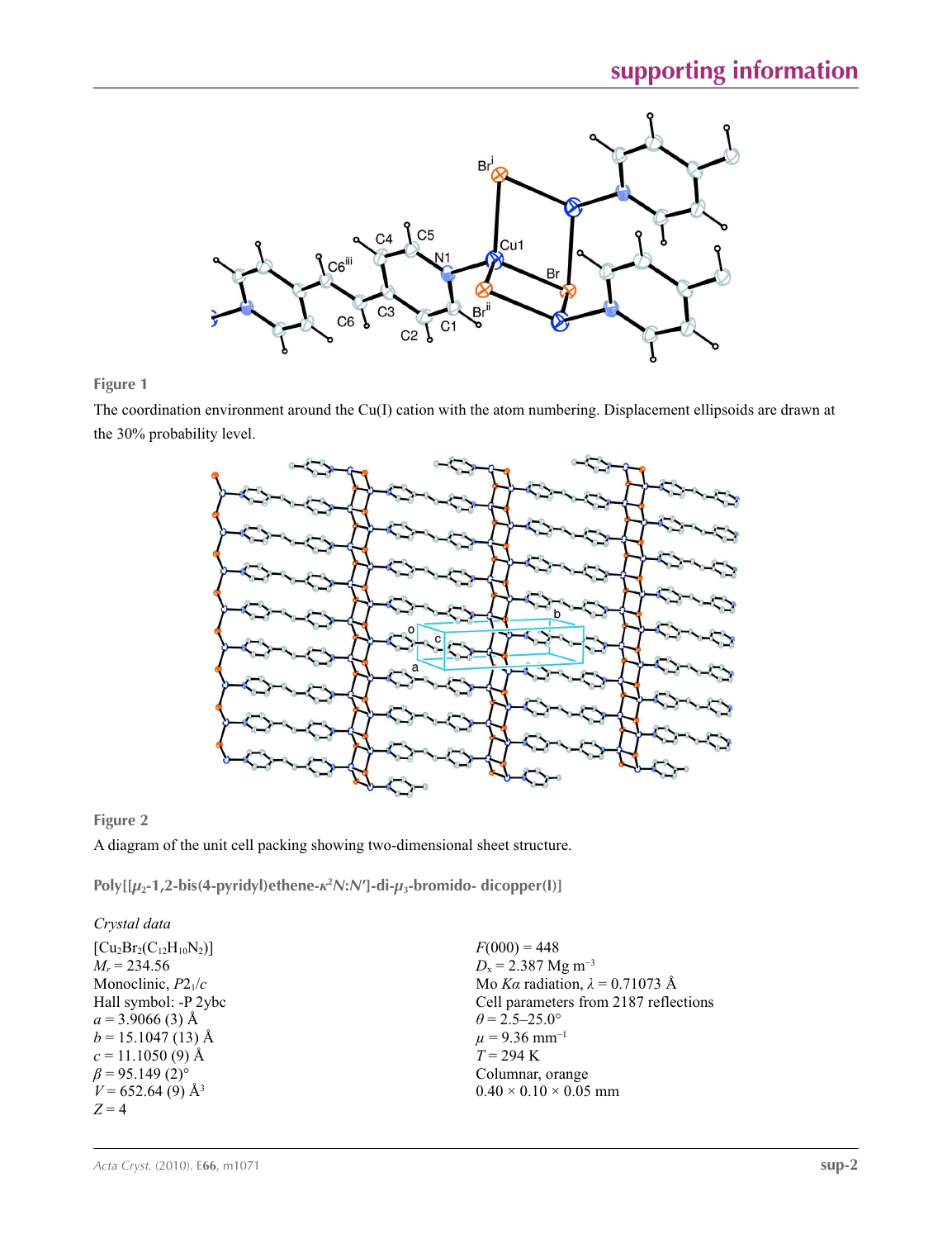*Data collection*

| Nonius KappaCCD<br>diffractometer<br>Radiation source: fine-focus sealed tube<br>Graphite monochromator<br>Detector resolution: 9 pixels mm <sup>-1</sup><br>CCD rotation images, thick slices scans<br>Absorption correction: multi-scan<br>(SCALEPACK; Otwinowski & Minor, 1997)<br>$T_{\min}$ = 0.487, $T_{\max}$ = 0.938 | 3454 measured reflections<br>1162 independent reflections<br>1083 reflections with $I > 2\sigma(I)$<br>$R_{\text{int}} = 0.037$<br>$\theta_{\text{max}} = 25.1^{\circ}, \theta_{\text{min}} = 2.3^{\circ}$<br>$h = -4 \rightarrow 4$<br>$k = -17 \rightarrow 17$<br>$l = -9 \rightarrow 13$                                                                                                                |
|------------------------------------------------------------------------------------------------------------------------------------------------------------------------------------------------------------------------------------------------------------------------------------------------------------------------------|------------------------------------------------------------------------------------------------------------------------------------------------------------------------------------------------------------------------------------------------------------------------------------------------------------------------------------------------------------------------------------------------------------|
| Refinement                                                                                                                                                                                                                                                                                                                   |                                                                                                                                                                                                                                                                                                                                                                                                            |
| Refinement on $F^2$<br>Least-squares matrix: full<br>$R[F^2 > 2\sigma(F^2)] = 0.048$<br>$wR(F^2) = 0.096$<br>$S = 1.30$<br>1162 reflections<br>82 parameters<br>0 restraints<br>Primary atom site location: structure-invariant<br>direct methods                                                                            | Secondary atom site location: difference Fourier<br>map<br>Hydrogen site location: inferred from<br>neighbouring sites<br>H-atom parameters constrained<br>$w = 1/[\sigma^2(F_0^2) + (0.022P)^2 + 3.3443P]$<br>where $P = (F_0^2 + 2F_c^2)/3$<br>$(\Delta/\sigma)_{\text{max}} = 0.010$<br>$\Delta\rho_{\text{max}}$ = 0.61 e Å <sup>-3</sup><br>$\Delta\rho_{\rm min} = -0.91 \text{ e } \text{\AA}^{-3}$ |

## *Special details*

**Geometry**. Bond distances, angles *etc*. have been calculated using the rounded fractional coordinates. All su's are estimated from the variances of the (full) variance-covariance matrix. The cell e.s.d.'s are taken into account in the estimation of distances, angles and torsion angles

**Refinement**. Refinement on  $F^2$  for ALL reflections except those flagged by the user for potential systematic errors. Weighted *R*-factors *wR* and all goodnesses of fit *S* are based on *F*<sup>2</sup> , conventional *R*-factors *R* are based on *F*, with *F* set to zero for negative  $F^2$ . The observed criterion of  $F^2 > \sigma(F^2)$  is used only for calculating -*R*-factor-obs *etc*. and is not relevant to the choice of reflections for refinement. *R*-factors based on  $F^2$  are statistically about twice as large as those based on  $F$ , and *R*-factors based on ALL data will be even larger.

*Fractional atomic coordinates and isotropic or equivalent isotropic displacement parameters (Å2 )*

|                | $\mathcal{X}$ | ν          | Ζ          | $U_{\rm iso}*/U_{\rm eq}$ |  |
|----------------|---------------|------------|------------|---------------------------|--|
| Br             | 0.19561(17)   | 0.49650(5) | 0.33505(6) | 0.0347(2)                 |  |
| Cu1            | 0.2671(3)     | 0.56165(6) | 0.54908(9) | 0.0473(3)                 |  |
| N <sub>1</sub> | 0.3103(14)    | 0.6931(3)  | 0.5275(5)  | 0.0343(17)                |  |
| C <sub>1</sub> | 0.1767(19)    | 0.7337(4)  | 0.4255(6)  | 0.039(2)                  |  |
| C <sub>2</sub> | 0.2046(19)    | 0.8230(5)  | 0.4055(7)  | 0.041(2)                  |  |
| C <sub>3</sub> | 0.3818(18)    | 0.8766(4)  | 0.4912(6)  | 0.034(2)                  |  |
| C <sub>4</sub> | 0.520(2)      | 0.8355(5)  | 0.5972(6)  | 0.040(2)                  |  |
| C <sub>5</sub> | 0.4799(18)    | 0.7450(4)  | 0.6095(6)  | 0.037(2)                  |  |
| C <sub>6</sub> | 0.4128(19)    | 0.9711(4)  | 0.4647(7)  | 0.036(2)                  |  |
| H1             | 0.05970       | 0.69940    | 0.36560    | $0.0470*$                 |  |
| H <sub>2</sub> | 0.10420       | 0.84770    | 0.33410    | $0.0490*$                 |  |
| H4             | 0.63640       | 0.86840    | 0.65860    | $0.0480*$                 |  |
| H <sub>5</sub> | 0.57850       | 0.71860    | 0.67990    | $0.0440*$                 |  |
| H6             | 0.30120       | 0.99200    | 0.39280    | $0.0440*$                 |  |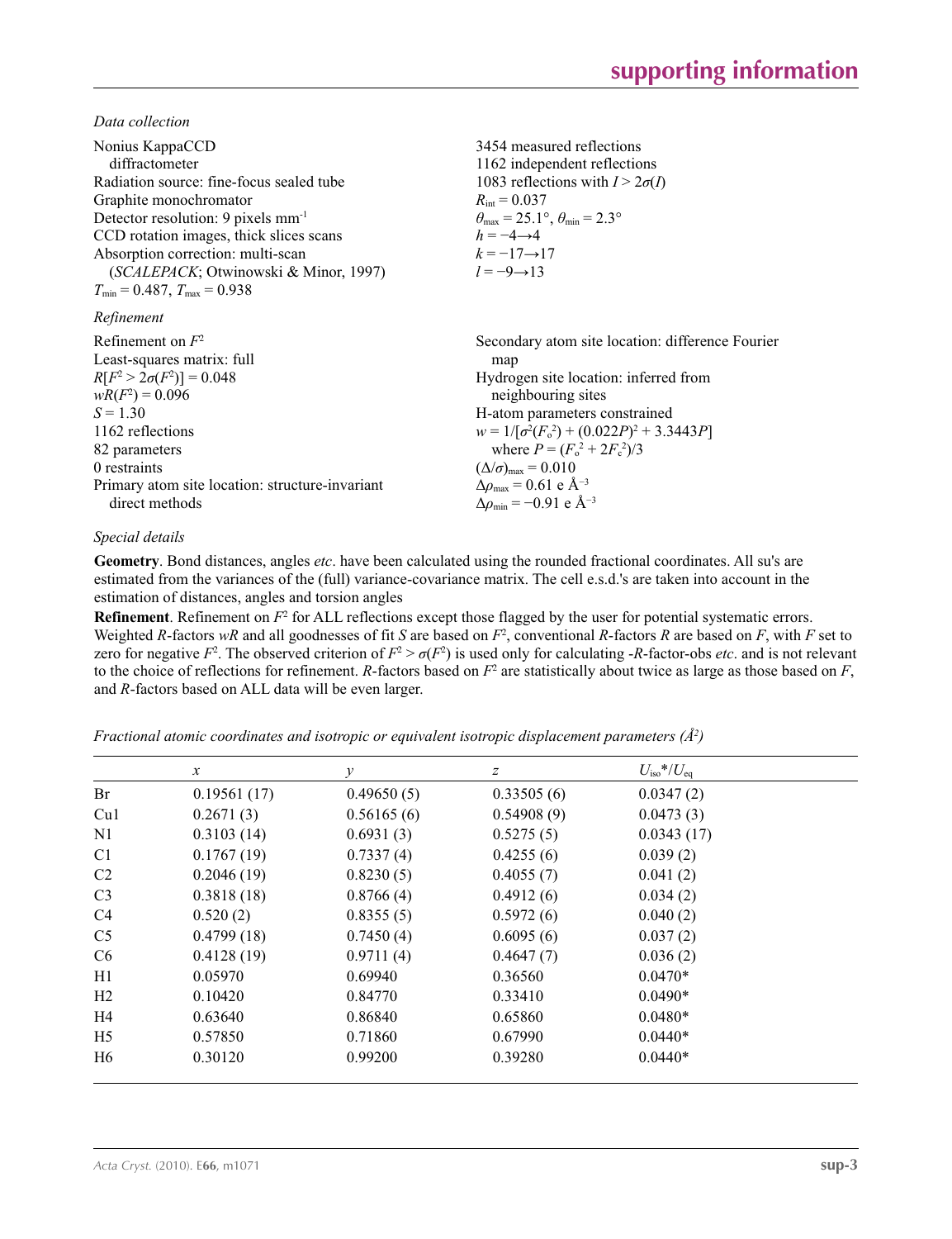# **supporting information**

|                | $U^{11}$  | $L^{22}$  | $U^{33}$  | $U^{12}$     | $U^{13}$     | $U^{23}$    |
|----------------|-----------|-----------|-----------|--------------|--------------|-------------|
| Br             | 0.0345(4) | 0.0376(4) | 0.0312(4) | $-0.0036(3)$ | $-0.0006(3)$ | 0.0001(3)   |
| Cu1            | 0.0589(6) | 0.0302(5) | 0.0520(6) | $-0.0054(4)$ | 0.0000(4)    | 0.0062(4)   |
| N1             | 0.041(3)  | 0.023(3)  | 0.039(3)  | $-0.001(2)$  | 0.005(3)     | 0.000(2)    |
| C <sub>1</sub> | 0.048(4)  | 0.029(4)  | 0.038(4)  | 0.002(3)     | $-0.006(3)$  | $-0.002(3)$ |
| C <sub>2</sub> | 0.049(4)  | 0.036(4)  | 0.035(4)  | 0.002(3)     | $-0.006(3)$  | 0.007(3)    |
| C <sub>3</sub> | 0.038(4)  | 0.023(3)  | 0.041(4)  | 0.003(3)     | 0.011(3)     | 0.006(3)    |
| C <sub>4</sub> | 0.050(4)  | 0.035(4)  | 0.035(4)  | $-0.006(3)$  | $-0.001(3)$  | $-0.006(3)$ |
| C <sub>5</sub> | 0.043(4)  | 0.029(3)  | 0.037(4)  | $-0.004(3)$  | $-0.003(3)$  | 0.001(3)    |
| C <sub>6</sub> | 0.043(4)  | 0.029(4)  | 0.036(4)  | 0.002(3)     | $-0.001(3)$  | 0.000(3)    |
|                |           |           |           |              |              |             |

*Atomic displacement parameters (Å2 )*

*Geometric parameters (Å, º)*

| $Br$ – $Cu1$                           | 2.5645(12) | $C3-C6$            | 1.465(9)  |
|----------------------------------------|------------|--------------------|-----------|
| $Br$ —Cu $1$ <sup>i</sup>              | 2.4723(13) | $C4 - C5$          | 1.384(10) |
| Br-Cu1ii                               | 2.5195(13) | $C6-C6$ iii        | 1.321(10) |
| $N1 - Cu1$                             | 2.009(5)   | $Cl-H1$            | 0.9300    |
| $N1 - C1$                              | 1.351(8)   | $C2-H2$            | 0.9300    |
| $N1 - C5$                              | 1.332(8)   | $C4 - H4$          | 0.9300    |
| $C1-C2$                                | 1.373(10)  | $C5 - H5$          | 0.9300    |
| $C2-C3$                                | 1.386(10)  | $C6 - H6$          | 0.9300    |
| $C3-C4$                                | 1.396(10)  |                    |           |
| $Br\cdots Cl$                          | 3.724(6)   | $C4 \cdots H6$ iii | 2.7000    |
| Br··H1                                 | 3.1300     | $C6 \cdots H4$ iii | 2.7800    |
| $Br\cdots H2^{iv}$                     | 3.0900     | $H1\cdots Br$      | 3.1300    |
| $Br··H6$ iv                            | 3.0500     | $H2\cdots H6$      | 2.3800    |
| $C1 \cdots C5$ <sup>v</sup>            | 3.551(10)  | $H2\cdots Br^{ix}$ | 3.0900    |
| $C2\cdots C3v$                         | 3.527(10)  | H4…C6iii           | 2.7800    |
| $C2\cdots C4^v$                        | 3.570(11)  | $H4 \cdots H6$ iii | 2.2000    |
| $C3 \cdots C2$ <sup>vi</sup>           | 3.527(10)  | $H5\cdots C2^{x}$  | 3.0800    |
| $C4 \cdots C2^{vi}$                    | 3.570(11)  | $H6 \cdots H2$     | 2.3800    |
| $C5 \cdots C1$ <sup>vi</sup>           | 3.551(10)  | $H6\cdots Br^{ix}$ | 3.0500    |
| $C6 \cdots C6$ vii                     | 3.498(10)  | $H6\cdots C4$ iii  | 2.7000    |
| $C2 \cdots H5$ viii                    | 3.0800     | H6…H4iii           | 2.2000    |
| $Cu1$ -Br- $Cu1$ <sup>i</sup>          | 71.21(4)   | $C2-C3-C6$         | 118.5(6)  |
| Cu1-Br-Cu1ii                           | 69.15(4)   | $C4-C3-C6$         | 124.8(6)  |
| Cu <sub>1</sub> i-Br-Cu <sub>1ii</sub> | 102.99(4)  | $C3-C4-C5$         | 118.9(6)  |
| $Br$ –Cul–Nl                           | 105.79(16) | $N1-C5-C4$         | 124.6(6)  |
| $Br$ —Cu $1$ —Br <sup>i</sup>          | 108.79(4)  | $C3-C6-C6$ iii     | 124.9(7)  |
| $Br$ —Cu $1$ —Br <sup>ii</sup>         | 110.86(4)  | $N1-C1-H1$         | 118.00    |
| $Br^i$ -Cu1-N1                         | 119.11(16) | $C2-C1-H1$         | 118.00    |
| $Brii$ -Cu1-N1                         | 109.30(16) | $C1-C2-H2$         | 120.00    |
| Br <sup>i</sup> -Cu1-Br <sup>ii</sup>  | 102.99(4)  | $C3-C2-H2$         | 120.00    |
| $Cu1 - N1 - C1$                        | 121.2(4)   | $C3-C4-H4$         | 121.00    |